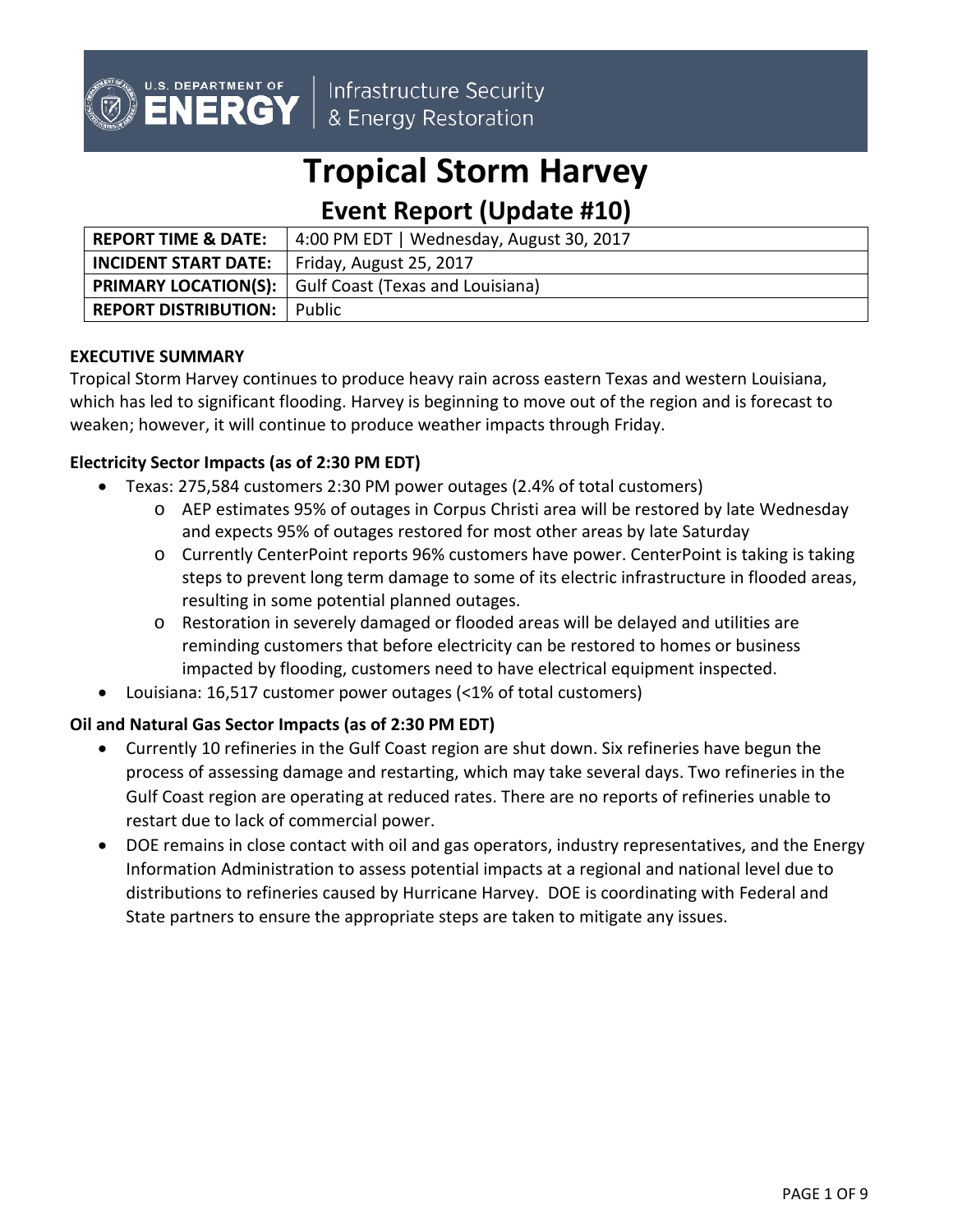#### **INCIDENT OVERVIEW**

As of 2:00 PM EDT, Harvey was 35 miles north-northwest of Lake Charles, Louisiana moving northnortheast at 8 MPH, with maximum sustained winds of 35 MPH (tropical storm). Tropical-storm-force winds extend outward up to 80 miles. The storm is expected to move north-northeastward later this morning, and then a northeastward motion at a faster forward speed is expected through Thursday night. On the forecast track, the center of Harvey should move through southwestern and central Louisiana today and tonight, then move through northeastern Louisiana and northwestern Mississippi Thursday and Thursday night.

Harvey is expected to produce additional rainfall accumulations of 3 to 6 inches from southwestern Louisiana and the adjacent border of eastern Texas northeastward into western Kentucky through Friday with isolated amounts up to 10 inches. While the threat of heavy rains has ended in the Houston/Galveston area, significant flooding will continue. Elsewhere, the outer bands of Harvey are expected to produce additional rainfall amounts of 3 to 6 inches over portions of the central and eastern Gulf States and 2 to 4 inches farther north into parts of the Tennessee Valley through Friday.

A tropical storm warning is currently in effect from east of Sabine Pass, Texas to Grand Isle, Louisiana and flood and flash flood warnings have been issued throughout the region.





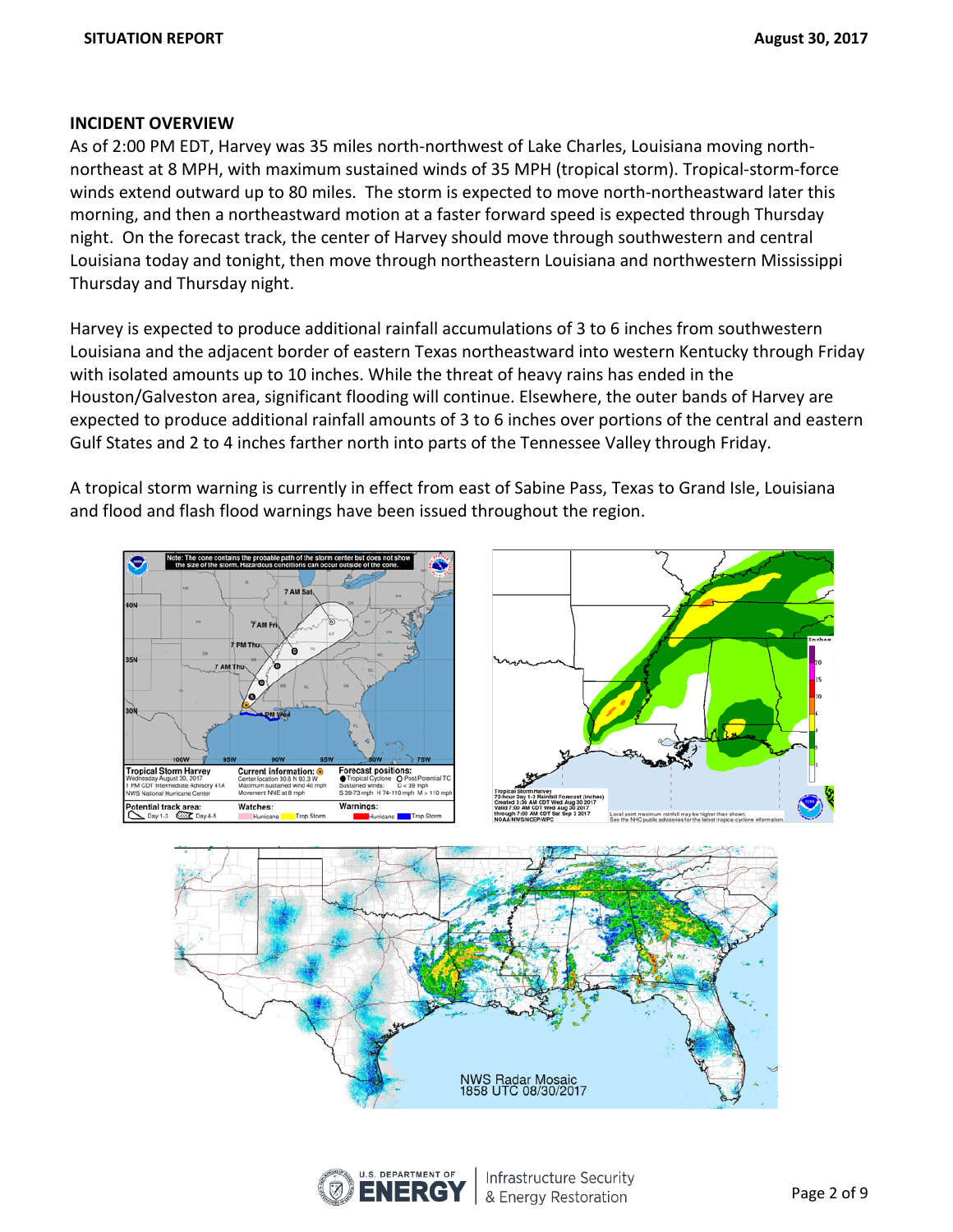#### **ELECTRICITY SECTOR**

#### **OVERVIEW**

Impacted utilities, including Entergy, AEP Texas, and CenterPoint Energy are expecting power outages to last several days. Restoration efforts cannot begin until weather conditions are safe for workers. Sustained wind conditions must be below 34 miles per hour before bucket trucks can be deployed. - High rainfall total and flooding could extend restoration times in many affected areas. Before equipment in flooded areas can be reenergized, waters will need to recede and equipment at substations will need to dry out and be inspected for damage. There are no unmet needs by any electric utility at this time. The Edison Electric Institute (EEI) is reporting that nearly 10,000 resources are being dedicated to the response effort. This includes crews, lineworkers, and support personnel from impacted companies and the industry's mutual assistance network. Mutual assistance crews from at least 20 states are responding. The Electric Reliability Council of Texas (ERCOT) grid continues to be in stable condition. However, 85 transmission lines remain out of service, including two major 345-kV transmission lines serving the Gulf Coast area. As of 2:00 PM EDT, about 7,600 MW of generation capacity was off-line for reasons related to the storm.

| ELECTRICITY OUTAGES AS OF 2:30 PM EDT 08/30/2017 |                                                     |                                                                     |                             |  |  |
|--------------------------------------------------|-----------------------------------------------------|---------------------------------------------------------------------|-----------------------------|--|--|
| <b>Impacted State</b>                            | <b>Current Confirmed</b><br><b>Customer Outages</b> | <b>Percent of Confirmed State</b><br><b>Customers without Power</b> | 24-hr Peak Customer Outages |  |  |
| Louisiana                                        | 16,517                                              | $< 1\%$                                                             | 19,350                      |  |  |
| Texas                                            | 275,584                                             | 2.3%                                                                | 298,004                     |  |  |
| <b>Total</b>                                     | 292,101                                             |                                                                     |                             |  |  |

*\*There is no sum of the Peak Customer Outage column because peaks for individual utilities occur at different times; a total would not reflect peak outages.*

- Louisiana
	- o As of 2:30 PM EDT, August 30, the State of Louisiana has 16,517 customer outages. An increase in outages are expected to be seen as the storm starts making impacts. This represents <1% of customers in the state.
		- Entergy Louisiana has 13,314 customer outages. This is a 129% increase from last report.
		- CLECO Power Inc. has 1,252 customer outages. This is a 41.5% decrease from last report.
		- Beauregard Electric Coop (BECi) has 924 customer outages. This is a 66% decrease from last report.
		- **Southwestern Electric Power Co. (SWEPCO) has 600 customer outages. This is a** 43% decrease from last report.
	- o Entergy Louisiana has addressed potential flooding situations by relocating equipment in low-lying areas and installing flood protection measures where applicable.
	- o Entergy New Orleans is monitoring the storm's progression and feeder bands.

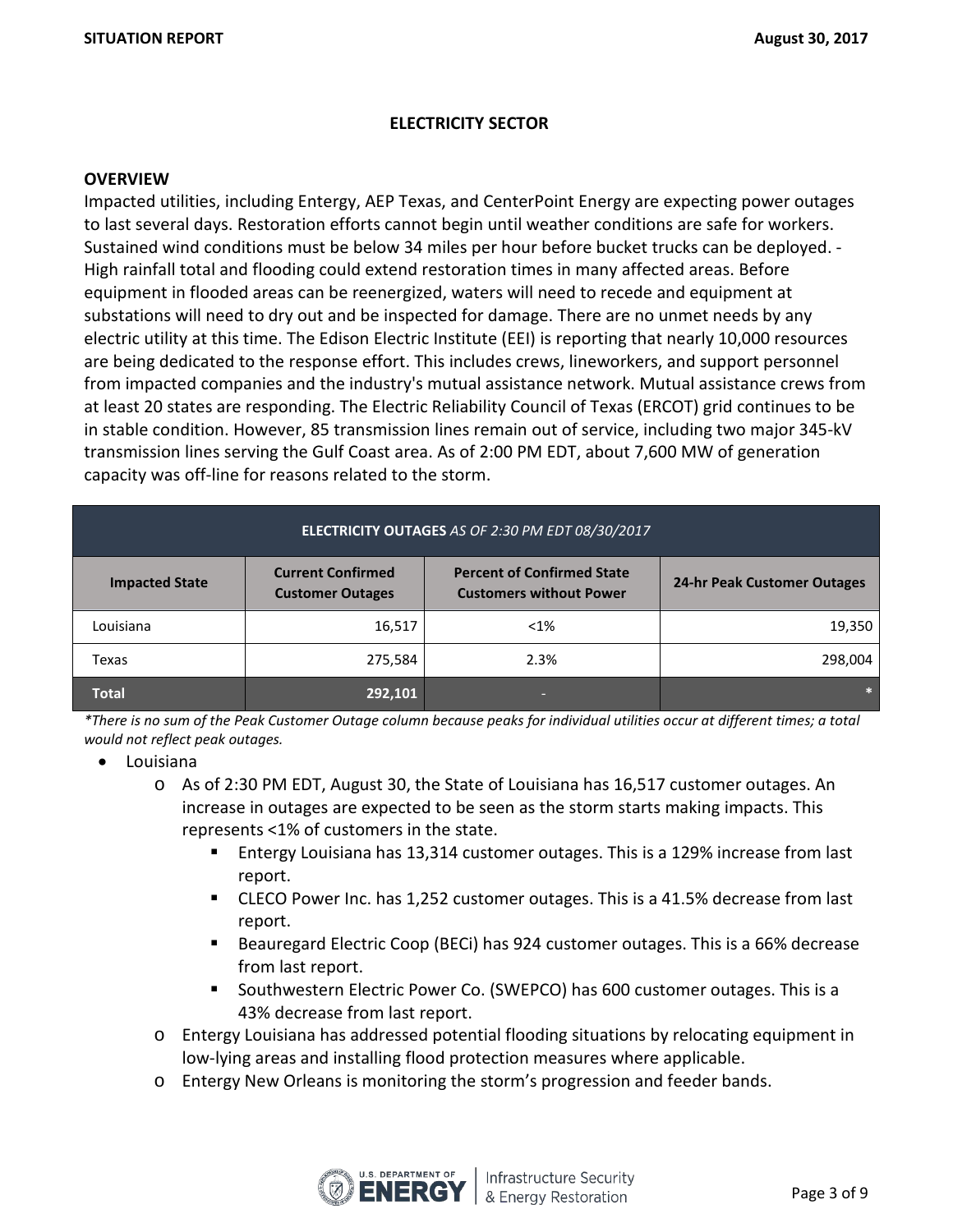- o CLECO Power Inc. crews, along with contractor crews, are currently on stand-by and prepared to restore service. CLECO is monitoring the storm.
- Texas
	- o As of 2:30 PM EDT, August 30, the State of Texas has 275,584 customer outages. This represents 2.3% of customers in the state.
		- AEP Texas has 106,384 customer outages. This is a 0.4% increase from last report.
		- CenterPoint Energy has 80,578 customer outages. This is an 18.4% decrease from last report.
		- Entergy Texas has 77,034 customer outages. This is an 8.4% increase from last report.
		- Texas New Mexico Power has 5,073 customer outages. This is a 32% decrease from last report.
	- o AEP Texas estimates that at least 2,100 utility poles and 55 transmission structures were damaged or knocked down by the storm. Crews had energized 190 circuits by Tuesday afternoon, and approximately 118 circuits remained off line.
	- o AEP Texas is still projecting that by 11 PM EDT Wednesday, August 30 crews will have restored power to 95% of the customers within the City of Corpus Christi and the Sinton area. Restoration for the majority of all other areas impacted by the storm is expected to reach the 95% by 11 PM EDT Saturday, September 2. Restoration dates and times are still to be determined for Matagorda County, Rockport, Port Aransas, Fulton, Woodsboro, Port Lavaca, Lamar and Bayside. The damage in these communities is the most severe and will require the most amount of repairs.
	- $\circ$  AEP Texas has requested an additional 1,000 personnel in addition to the 3,600 already committed to the restoration of power in the Coastal Bend. Crews from Kentucky, Illinois, Missouri, and other states are working to restore power.
	- o Oncor Electric Delivery has sent nearly two dozen crews and more than 70 trucks Tuesday morning to assist AEP Texas's restoration efforts.
	- o 96% of CenterPoint Energy customers have power.
	- o CenterPoint Energy is taking service in certain areas offline in order to prevent long term damage to some of its electric infrastructure, resulting in planned outages.
	- o CenterPoint Energy is operating three staging sites around Houston to mobilize restoration crews. They have 170 additional mutual assistance crews aiding from other parts of Texas, Louisiana, Florida, Kansas, Alabama, and Tennessee.
	- o Entergy Texas has reported their Lewis Creek Dam remains stable and secure due to recent hardening efforts and increased inspections of the facility. Reservoir levels remain within the normal range of control.
	- o Entergy Texas expects the majority of its Texas customers to be restored by Saturday evening.
	- o Entergy Texas personnel cannot access some of their electrical facilities that provide service due to debris and flooding. Within their service territory, they are reporting flooding in the cities of Beaumont, Dayton, Winnie, The Woodlands, Navasota, and Cleveland, which may result in slower restoration.

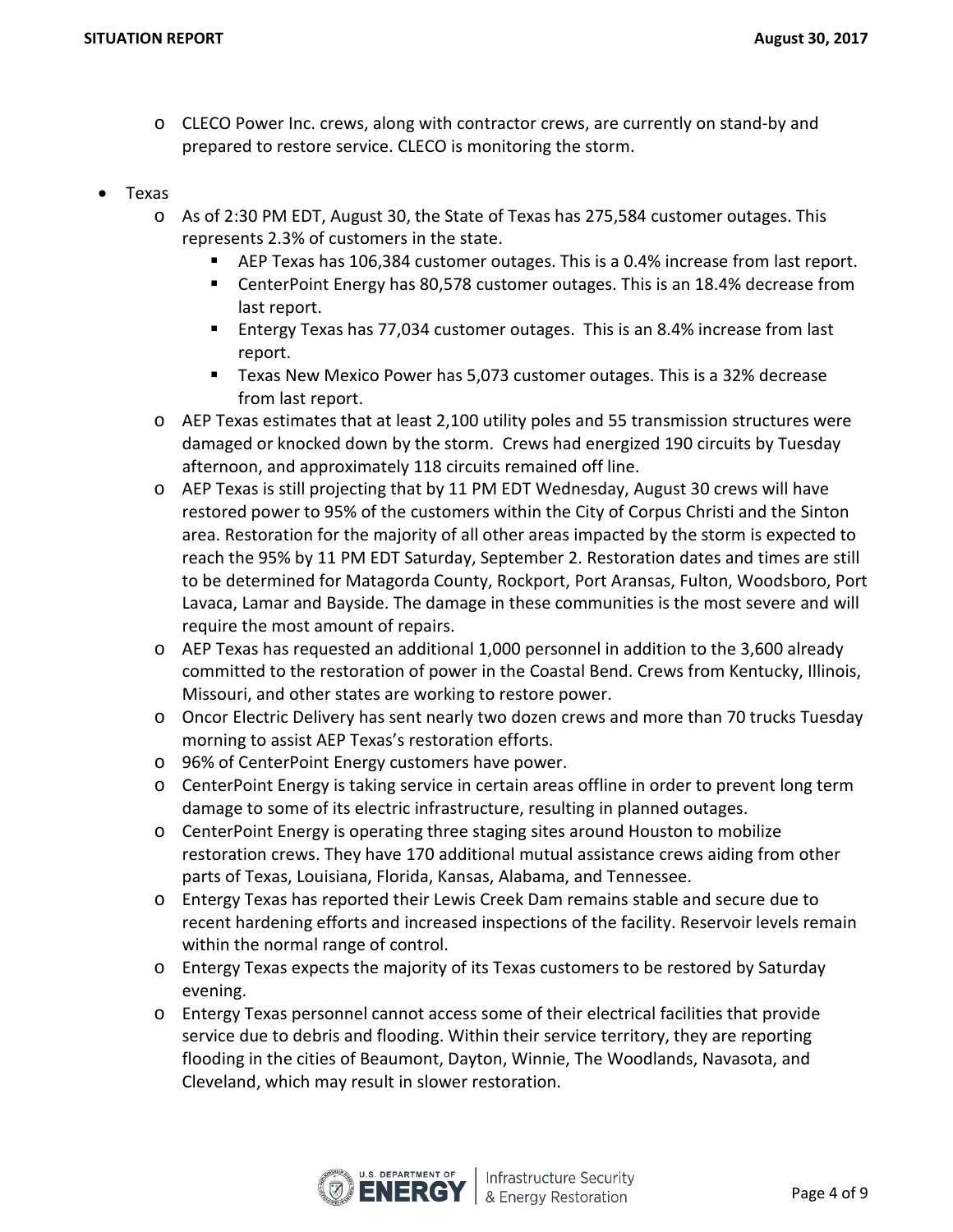- o Texas-New Mexico Power restoration efforts are once again fully operational after not being able to fully respond due to severe weather.
- o Texas-New Mexico Power estimates most of its customers will be restored by 7 PM EDT Sunday, September 3.
- o Texas-New Mexico Power does NOT have plans to shut off power to the City of Dickinson or other portions of its service territory despite public speculation.
- o The Governor of Texas released a proclamation authorizing utilities to make temporary connections at the distribution and transmission level and use private property and public easements to restore power and reconstruct the electric grid.

#### **OIL & GAS SECTOR**

#### **OFFSHORE PRODUCTION**

• As of 12:30 PM EDT, August 30, 323,760 b/d (18.5%) of the oil production and 611.09 MMcf/d (19.0%) of the natural gas production in the federally administered areas of the U.S. Gulf of Mexico are shut-in, according to estimates by the Bureau of Safety and Environmental Enforcement (BSEE).

| <b>U.S. Gulf of Mexico Oil &amp; Gas Production Status</b><br>as of 12:30 PM EDT 08/30/2017 |                  |                    |                    |  |
|---------------------------------------------------------------------------------------------|------------------|--------------------|--------------------|--|
| <b>Production</b>                                                                           | <b>Pre-Event</b> | Shut-In<br>(08/29) | Shut-In<br>(08/30) |  |
| Crude Oil (b/d)                                                                             | 1,750,000        | 319,523            | 323,760            |  |
| Natural Gas (MMcf/d)                                                                        | 3,220            | 615.09             | 611.09             |  |
| <b>Infrastructure</b>                                                                       | <b>Pre-Event</b> | <b>Evacuated</b>   | <b>Evacuated</b>   |  |
|                                                                                             | Count            | (08/29)            | (08/30)            |  |
| <b>Manned Platforms</b>                                                                     | 737              | 102                | 102                |  |
| <b>Rigs</b>                                                                                 | 31               | 5                  | 5                  |  |

Source: BSEE

#### **ONSHORE PRODUCTION**

• On August 26, the Texas Railroad Commission estimated that approximately 300,000 to 500,000 b/d of crude production had been shut-in in the Eagle Ford region from a pre-storm production estimate of 870,000 b/d. In addition, approximately 3.0 Bcf/d of natural gas production had been shut-in from a pre-storm production estimate of about 6.0 Bcf/d. The Commission had expected most idled production to come back online in the next few days.

#### **PETROLEUM REFINERIES**

• As of 03:00 PM EDT, August 30, 10 refineries in the Gulf Coast region were shut down, according to public reports. These refineries have a combined refining capacity of 3,075,229 b/d, equal to 31.7% of total Gulf Coast (PADD 3) refining capacity and 16.6% of total U.S. refining capacity.

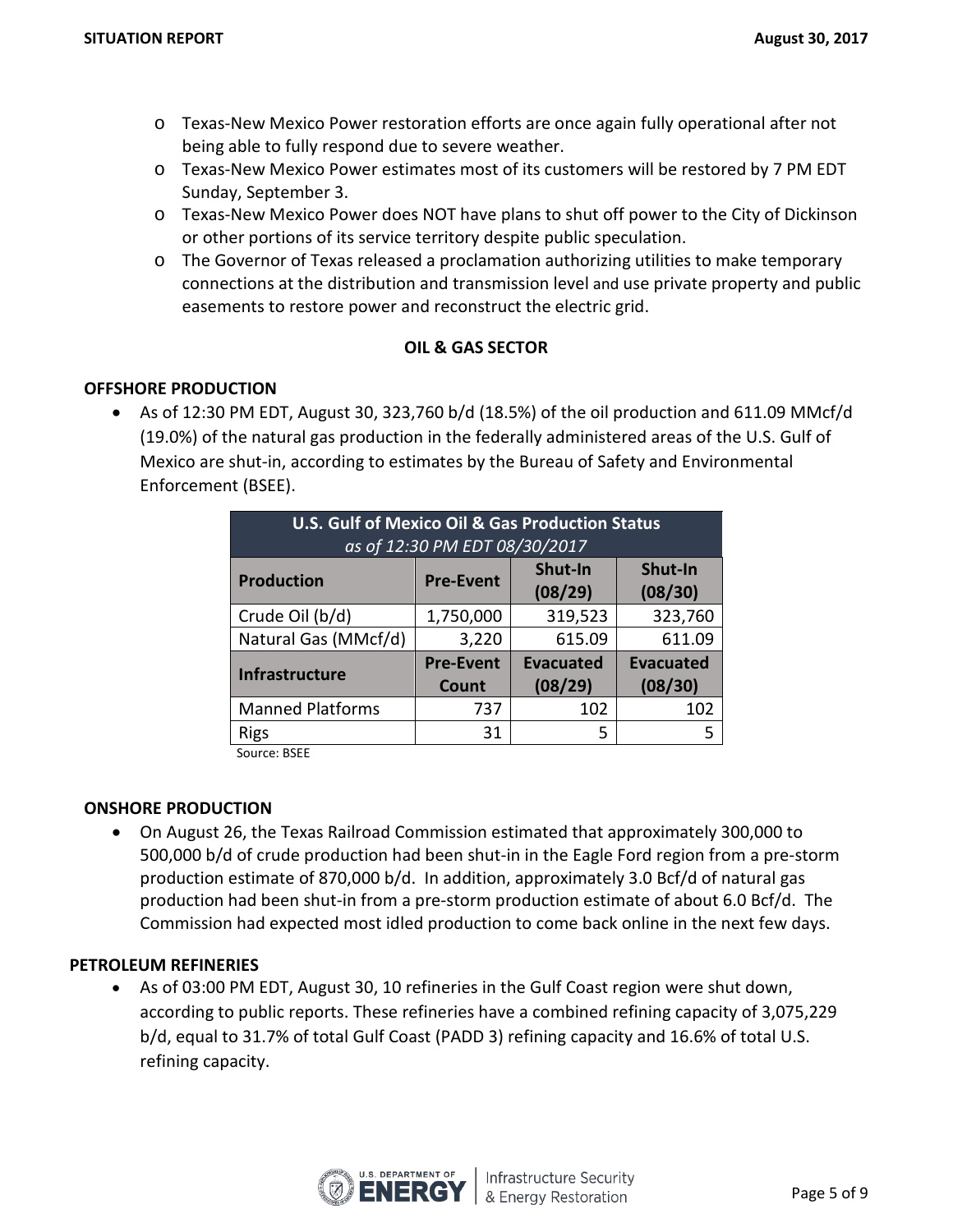- Six refineries had begun the process of restarting, which may take a several days or weeks depending whether they have been damaged. These refineries have a combined capacity of 1,269,720 b/d, equal to 13.1% of total Gulf Coast (PADD 3) refining capacity and 4.2% of total U.S. refining capacity.
- Two refineries in the Gulf Coast region were operating at reduced rates. The refineries have a combined capacity of 688,776 b/d, equal to 7.1% of total Gulf Coast (PADD 3) refining capacity and 3.7% of total U.S. refining capacity.

#### **PORTS**

- The U.S. Coast Guard has set the following conditions for ports and waterways in the U.S. Gulf Coast region as a result of Harvey.
- In addition, Louisiana Offshore Oil Port (LOOP) facilities are currently reporting normal operations. LOOP is executing its Inclement Weather Plan and will update Shippers accordingly.

| Status of Texas and Louisiana Gulf Coast Ports as of 3:00 PM EDT 08/30/2017 |                                                                |                   |  |  |  |
|-----------------------------------------------------------------------------|----------------------------------------------------------------|-------------------|--|--|--|
| <b>Port</b>                                                                 | <b>Status</b>                                                  | <b>Date Stamp</b> |  |  |  |
| <b>Sector Corpus Christi</b>                                                |                                                                |                   |  |  |  |
| <b>Brownsville</b>                                                          | Open.                                                          | 08/26/17          |  |  |  |
| Corpus Christi                                                              | Port Condition Zulu (Modified). Closed. Port is assessing      | 08/28/17          |  |  |  |
|                                                                             | damage and reopening portions of inner harbor.                 |                   |  |  |  |
| <b>Sector Houston and Galveston</b>                                         |                                                                |                   |  |  |  |
| Freeport                                                                    | Port Condition Zulu. Closed.                                   | 08/28/17          |  |  |  |
| Galveston                                                                   | Port Condition Zulu. Closed.                                   | 08/28/17          |  |  |  |
| Houston                                                                     | Port Condition Zulu. Closed.                                   | 08/28/17          |  |  |  |
| Texas City                                                                  | Port Condition Zulu. Closed.                                   | 08/28/17          |  |  |  |
| <b>Sector Port Arthur and Lake Charles</b>                                  |                                                                |                   |  |  |  |
| <b>Beaumont</b>                                                             | Port Condition Zulu. Closed.                                   | 08/28/17          |  |  |  |
| Lake Charles                                                                | Port Condition Zulu. Closed.                                   | 08/28/17          |  |  |  |
| Nederland                                                                   | Port Condition Zulu. Closed.                                   | 08/28/17          |  |  |  |
| Orange                                                                      | Port Condition Zulu. Closed.                                   | 08/28/17          |  |  |  |
| Port Arthur                                                                 | Port Condition Zulu. Closed.                                   | 08/28/17          |  |  |  |
| Port Neches                                                                 | Port Condition Zulu. Closed.                                   | 08/28/17          |  |  |  |
| <b>Sabine Pass</b>                                                          | Port Condition Zulu. Closed.                                   | 08/28/17          |  |  |  |
| <b>Sector Morgan City</b>                                                   |                                                                |                   |  |  |  |
| Houma                                                                       | Houma navigational channel (Bubba Dove) and Bayou Grand        | 08/29/17          |  |  |  |
|                                                                             | Caillou Floodgates closed due to Harvey. Closure will restrict |                   |  |  |  |
|                                                                             | access to Houma.                                               |                   |  |  |  |
| <b>Berwick</b>                                                              | Open with restrictions. Temporary emergency vehicle            | 08/30/17          |  |  |  |
|                                                                             | controls in effect.                                            |                   |  |  |  |

Source: U.S. Coast Guard

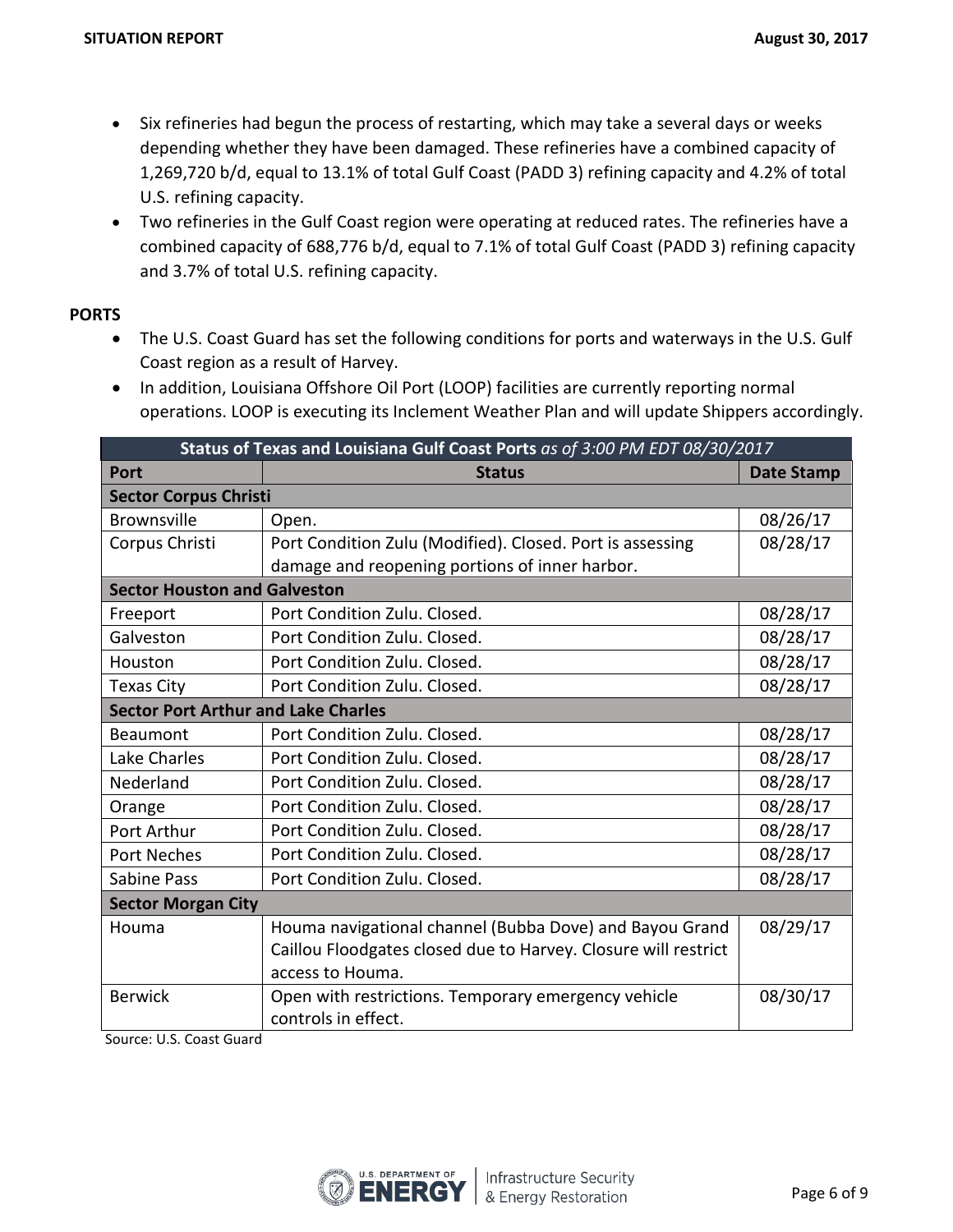#### **NATURAL GAS UTILITIES**

- On August 29, CenterPoint Energy reports that it is working to assess damage to natural gas service areas in Southeast Texas and Louisiana, including the Houston metropolitan area. The company has responded to leak calls in areas of the city that crews have been able to access.
- On August 27, the City of Rockport's Natural Gas Department was checking its system for leaks and plugging them up if necessary.

#### **WAIVERS**

- The table below lists fuel-related waivers issued by the U.S. Environmental Protection Agency (U.S. EPA) and State agencies.
- On August 30, U.S. EPA issued a multi-state waiver for requirements of low-RVP conventional gasoline and reformulated gasoline (RFG).

| State Fuel Waivers as of 2:00 PM EDT 08/30/2017 |                                                 |          |                        |              |               |  |
|-------------------------------------------------|-------------------------------------------------|----------|------------------------|--------------|---------------|--|
| <b>State</b>                                    | <b>Waiver</b>                                   |          | <b>Effective Dates</b> |              | <b>Status</b> |  |
|                                                 |                                                 |          | <b>Issued By</b>       | <b>Start</b> | <b>End</b>    |  |
| Multi-                                          | RVP standard waived for gasoline sold in        | U.S. EPA | 08/30/17               | 09/15/17     | Active        |  |
| state                                           | affected counties where low-RVP gasoline is     |          |                        |              |               |  |
| waiver                                          | required (9.0 RVP or lower). Allows sale of     |          |                        |              |               |  |
|                                                 | gasoline up to 11.5 psi RVP in the following    |          |                        |              |               |  |
|                                                 | states: Alabama, Florida, Georgia, Kentucky,    |          |                        |              |               |  |
|                                                 | Louisiana, Maryland, Mississippi, North         |          |                        |              |               |  |
|                                                 | Carolina, South Carolina, Tennessee, Texas,     |          |                        |              |               |  |
|                                                 | Virginia, and the District of Columbia.         |          |                        |              |               |  |
|                                                 | RFG standard is also waived in the designated   |          |                        |              |               |  |
|                                                 | states and D.C. Also waived are provisions      |          |                        |              |               |  |
|                                                 | prohibiting the blending of RFG blendstock      |          |                        |              |               |  |
|                                                 | with conventional gasolines or blendstocks.     |          |                        |              |               |  |
| <b>TX</b>                                       | RFG requirement waived in Houston-              | U.S. EPA | 08/25/17               | 09/15/17     | Active        |  |
|                                                 | Galveston-Brazoria areas. Waiver expanded to    |          |                        |              |               |  |
|                                                 | four-county Dallas-Fort Worth RFG area 8/26.    |          |                        |              |               |  |
|                                                 | Allows the sale or distribution of conventional |          |                        |              |               |  |
|                                                 | gasoline.                                       |          |                        |              |               |  |
| <b>TX</b>                                       | 7.8 psi RVP standard waived for gasoline sold   | U.S. EPA | 08/25/17               | 09/15/17     | Active        |  |
|                                                 | in 20 counties where low-RVP gasoline is        |          |                        |              |               |  |
|                                                 | required and are also under the Governor's      |          |                        |              |               |  |
|                                                 | Disaster Declaration. Waiver expanded to 98     |          |                        |              |               |  |
|                                                 | counties required to use low-RVP fuel 8/26.     |          |                        |              |               |  |
|                                                 | Allows sale of gasoline up to 9.0 psi RVP.      |          |                        |              |               |  |

Sources: [U.S. Department of Transportation;](http://www.fmcsa.dot.gov/emergency) Governor Office Websites

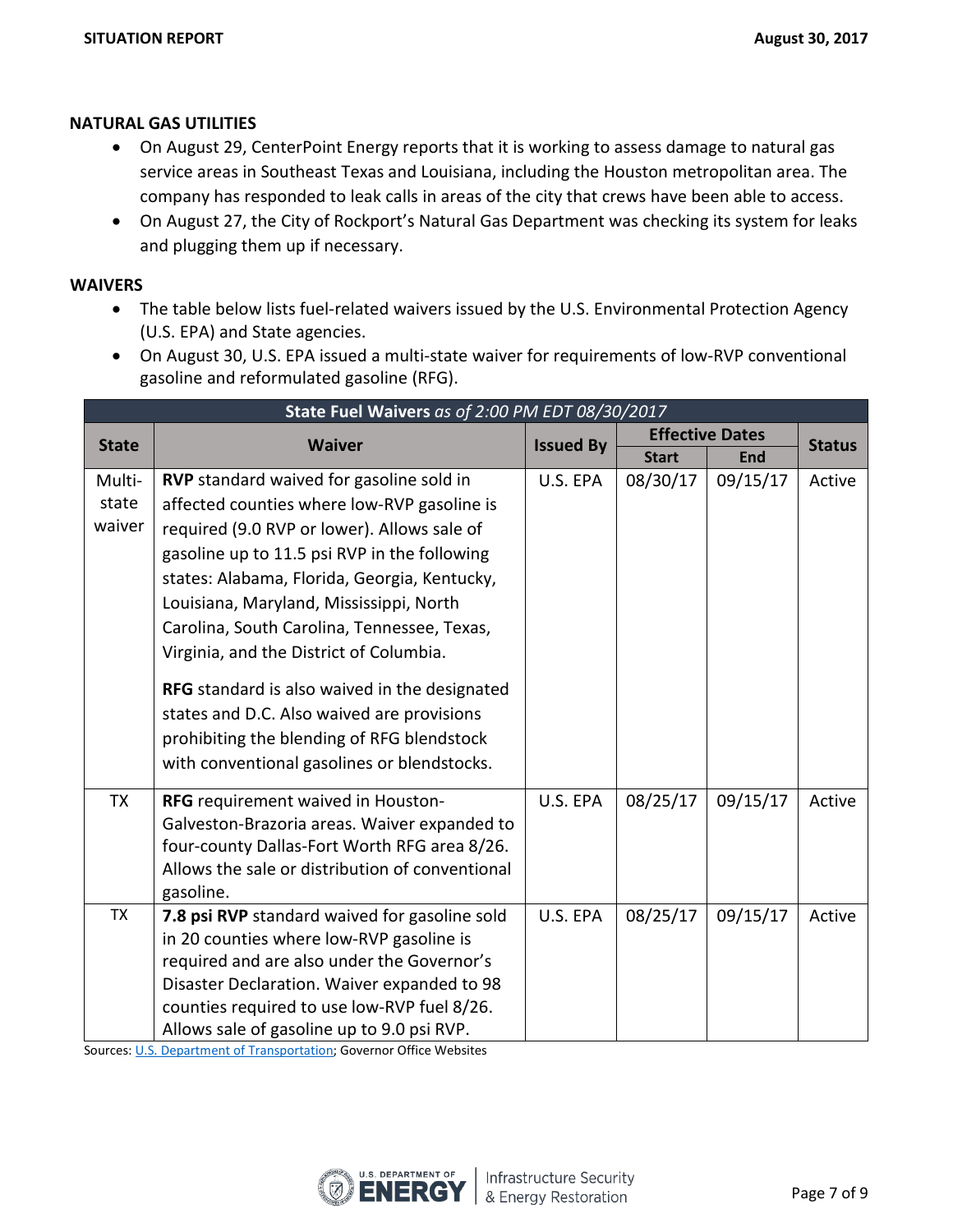- In response to Harvey, the Federal Motor Carrier Safety Administration (FMCSA) declared that an emergency exists that warrants issuance of a Regional Emergency Declaration in the States of Texas and Louisiana and an exemption from certain Federal Motor Carrier Safety Regulations (FMCSRs), including hours-of-service (HOS) regulations, to addresses possible emergency conditions creating a need for immediate transportation of supplies, equipment and persons into and from those States.
- Texas and Louisiana have declared state emergencies due to Harvey. These declarations automatically waive select FMCSRs, including hours-of-service (HOS) regulations, for motor carriers hauling resources to aid in restoration efforts. The declarations exempt FCMSR in every state along the motor carrier's route as long as the final destination is with the declared disaster areas in Texas or Louisiana.

| State Emergency Declarations and HOS Waivers as of 2:00 PM EDT 08/30/2017 |                                                                                                                                                                                                                                                                                                                                                        |                        |            |               |  |
|---------------------------------------------------------------------------|--------------------------------------------------------------------------------------------------------------------------------------------------------------------------------------------------------------------------------------------------------------------------------------------------------------------------------------------------------|------------------------|------------|---------------|--|
| <b>State</b>                                                              | <b>Details</b>                                                                                                                                                                                                                                                                                                                                         | <b>Effective Dates</b> |            | <b>Status</b> |  |
|                                                                           |                                                                                                                                                                                                                                                                                                                                                        | <b>Start</b>           | End        |               |  |
| Regional<br>(Texas &<br>Louisiana)                                        | Regional Emergency Declaration and FMCSR<br>waiver issued by FMCSA.                                                                                                                                                                                                                                                                                    | 08/25/17               | 10/26/17   | Active        |  |
| Texas                                                                     | State of Disaster declared for Aransas, Austin,<br>Bee, Calhoun, Chambers, Colorado, Brazoria,<br>DeWitt, Fayette, Fort Bend, Galveston, Goliad,<br>Gonzales, Harris, Jackson, Jefferson, Jim Wells,<br>Karnes, Kleberg, Lavaca, Liberty, Live Oak,<br>Matagorda, Nueces, Refugio, San Patricio,<br>Victoria, Waller, Wharton, and Wilson<br>counties. | 08/23/17               | <b>TBD</b> | Active        |  |
| Louisiana                                                                 | State of Emergency declared.                                                                                                                                                                                                                                                                                                                           | 08/23/17               | <b>TBD</b> | Active        |  |
| Kentucky                                                                  | HOS waiver issued for transporters of food,<br>water, medicine, fuel and other commodities<br>within the affected areas to aid in emergency<br>response of affected areas. All economic<br>requirements normally associated with<br>interstate motor transportation for all vehicles<br>providing relief supplies to affected areas.                   | 08/28/17               | 09/27/17   | Active        |  |

Sources[: U.S. Department of Transportation;](http://www.fmcsa.dot.gov/emergency) Governor Office Websites